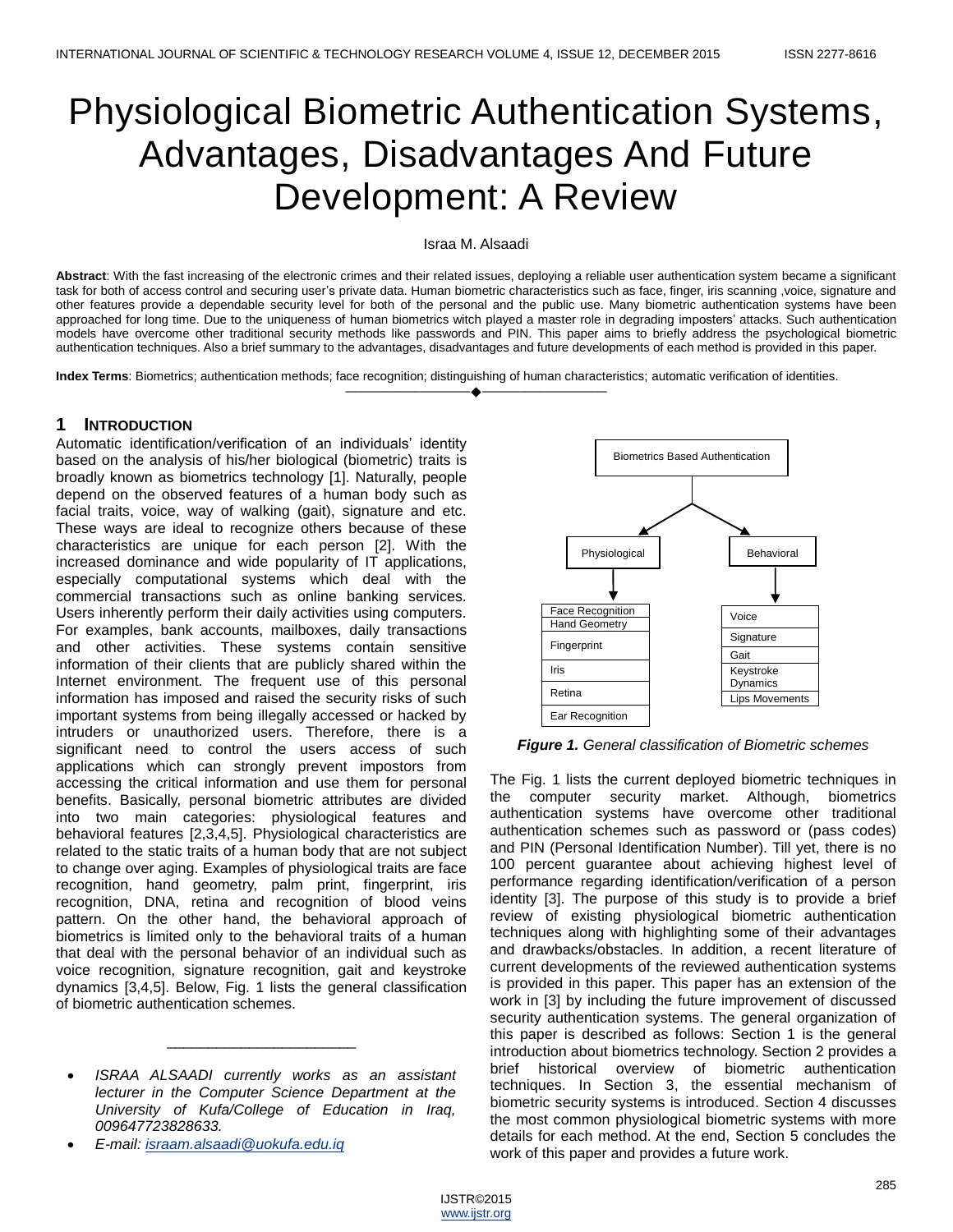## **2 HISTORICAL OVERVIEW OF BIOMETRIC SYSTEMS**

For the last few decades, security systems based biometrics have obtained a wide popularity and considerable amount of attention. However, the utility of biometric traits of human body started in the early past [2]. Biometrics as a terminology refers to the combination of the Greece words (Bio) and (Metrics) which means "life measurements"[7]. Biometrics as a technology indicates the use of human physiological and behavioral characteristics for several security purposes such as identification/verification of one's' identity, access control, users authorization, data protection and security management [9]. There are numerous biometric authentication technologies were adopted by many committees in their security applications for long time. In contrast to the traditional security systems such as login passwords and PIN, biometric security techniques have shown an enhanced level of security [9,10]. However, these techniques have their own advantages and disadvantages as well. Below, is a brief overview of biometric authentication systems and some exposes to future developments of each method.

# **3 GENERAL MECHANISM OF BIOMETRICS AUTHENTICATION SYSTEMS**

In general, most of biometrics based authentication systems have a common scenario of the practical implementation of each method. This general mechanism is divided into two main processes: the enrolment process and release process [2,6,7]. In the enrolment stage, a collection of data of user biometric attributes is included. The gathered information of system participants is manipulated in order to capture as much as biometric features of each individual. Then, these captured attributes are mathematically analyzed via specific algorithms and later on an unique template will be created for each user and stored in a database which will be used in the second stage [3,6]. In the release process, a comparison is made between sample of data of a subject and the template that is already stored in the database from the first process. The obtained result from the comparison process leads to the decision of either identifying or verifying a person identity. However, there is a potential difference between identification and verification of biometric authentication systems. The same scenario is conducted in most of biometric based authentication techniques to perform the security checking [2,3,7,8]. The general mechanism of biometrics technologies is well described in the blog diagram in Fig. 2 below.



*Figure 2. Block diagram of biometric methods*

# **4 Physiological Biometric Authentication Systems**

The subsections below introduce a brief overview of mostly used physiological characteristics for the automatic recognition of individuals.

#### **4.1 Fingerprint Recognition**

Fingerprint based biometric authentication systems became one of the most conducted, popular and successful authentication techniques among other biometrics security methods for both of identification and verification processes of one's' identity [2,3,8]. This biometric authentication method was developed based on the natural truth which indicates that each an individual has unique fingerprints of his/her hand that distinguish him/her from others. Moreover, each person has a different print on each finger. Even though when two identical twins have an observed similarity in their visible features but still they have totally different prints on each ones fingers [3]. This method was firstly studied by Francis Galton in 1892 when he firstly classified fingerprints into three main classes [11]. Figure 2. shows sample of a human fingerprint.



*Figure 3. Sample of human Fingerprint* 

**General scenario of the method**: Biologically, the pattern of a fingerprint surface is basically classified into three main patterns are loop, arch and whorl [8]. As a biometric authentication system the automatic distinguish between two individuals is based on capturing the two main fingerprint characteristics are the valleys and ridges on the finger surface. These two patterns have specific followings in their direction and locations on the fingerprint. The process of collecting the fingerprint formation is done by scanning the finger surface using a specific device is called sensor [2,3,8]. Fig. 3 shows a sample of optical sensor.

**Advantages**: Deploying fingerprint recognition for the security purposes has been increasing in thousands of institutions for several reasons. First, the ease of use of this method by the users in comparison to the old method which was using physical inking of an individual fingertip in which a difficulty of removing the ink later on. Second reason is the low cost of implementation where the optical sensor is a cheap device [2,4,11,12]. Moreover, fingerprint-based authentication system does not require so much power [4]. Also, this method is implemented in mobile environment especially smart phones (e.g. iPhones) which makes it more desirable authentication technique [4].

**Disadvantages**: Although fingerprint recognition system has various its advantages ,this system has some drawbacks. This biometric system has some complexity in obtaining highquality images of images of finger patterns. Due to the issues of dirty, cuts, tear and wear that can easily effect the ridges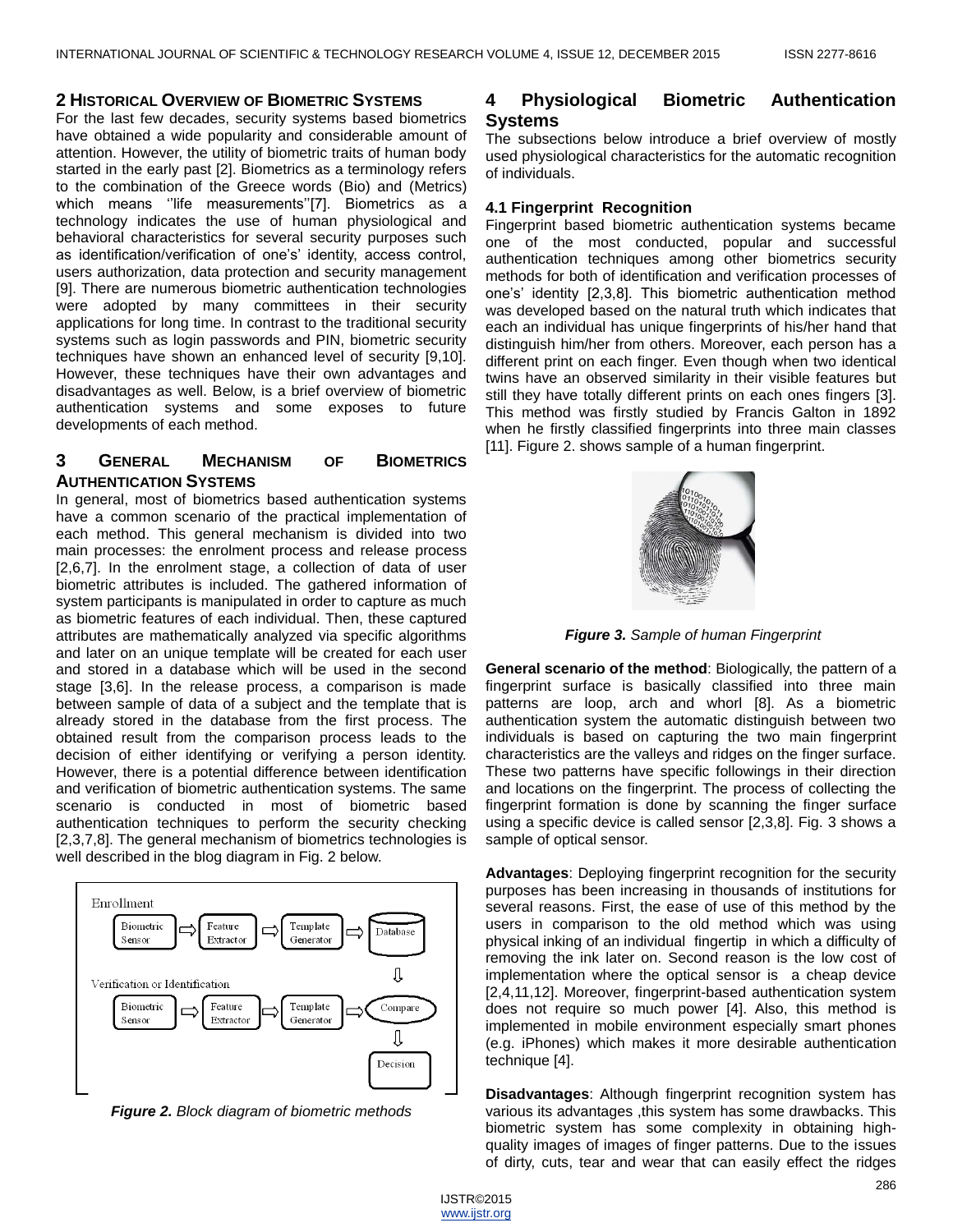and minutiae of fingertip [4,8].

**Future Development**: A new and challenging approach in biometric based individuals authentication has been recently introduced. Finger nail plate is an emerging authentication technology in the biometric study. This technique is based on the discriminate features on the surface of the finger nail plat. More details can be found in paper work of [13].

#### **4.2 Face Recognition**

The facial features (eyes, nose , lips and chin) of human have played a significant role in the recognition of individuals for long time. Depending on the unique shaping of each person's face, it has been a popular method in biometric recognition area [2,3,8]. Computers have contributed in the automatic recognition of individuals using the obvious facial characteristics which led to wide popularity of the Face Recognition System (FRS). There are many commercial software that are programmed to do the real identification of human facial features.



*Figure 4. Automatic face recognition system* 

**General scenario of the method**: This method mainly conducts two ways for the facial authentication of individuals. First is static recognition of person's facial features depending on collecting a set of images by using photo-camera. Second is real time identification of persons based on video-camera. The captured images are used for creating a template for each sample (individual) and then a matching process is taken for the recognition purposes [2].

**Advantages**: Ease of use and the low cost of system implementation.

**Disadvantages**: Number of factors affect the overall performance of biometric based face recognition system. For examples, quality or resolution of collected photos for each individual, light conditions , angles of face rotation, etc. Also, different facial expressions impose some challenges on the automatic recognition of people identities such as sad expression, happy, angry and others [2,3,8].

**Future Development**: A lot of work has been done on the development of face recognition system. One of these recommendations on the improvement of this biometric authentication method is using 3-dimensional camera for data collection. In addition, some new trends of increasing the face recognition accuracy is using more accurate sensors to capture images of face skin. This method looks for the distinctive features in a user's face skin such as visual spots, lines and other unique patterns [3].

#### **4.3 Iris Recognition**

Iris is that colored circular part that is located in centre of the eye. The distinctiveness of iris pattern provides an effective recognition scheme of individuals. Based on the biological composition of the iris, it has a specific network of tissues that are visibly recognized. However, an individual's iris forms over the first year of the life when the iris characteristics cannot be genetically changed [2,8].



*Figure 5. Iris recognition system* 

**General scenario of the method**: Similar to retina recognition, the general process of identifying/verifying a person is accomplished by capturing images of his/her iris. Then pass the iris images to the data analysis for extracting the discriminating features for each sample as preparing for the authentication process. This process is done by using a special camera that does the iris scanning.

**Advantages**: It is an optimal method for the automatic authentication of individuals due to the widespread of iris scanners in different security sectors. Also, the ease of use and flexible operating of scanning devices that make this technique in an increased demand [2,15]. Furthermore, this technique achieved a proper level of reliability in acquiring as much distinguished features as possible.

**Disadvantages**: A number of researchers have addressed different issues/factors that contribute in decreasing the accuracy of iris recognition. Some of these factors are wearing glasses, eye lenses and etc. Another difficulty of deploying irisbased biometric is the high cost of implementation of such authentication technique [8].

**Future Development**: Various papers have proposed more developments on the accuracy of iris scanning for the authentication mode in which three-dimensional camera is essentially preferred for this purpose.

#### **4.4 Retina Recognition**

In each person's eye, the retina is that layer which is made of a complicated network of neural cells at the back of the eye. This part has a unique features for each retina due to the complicated capillaries that is responsible for providing the retina with the blood [8]. Many studies have concluded that the blood vessel pattern is distinctive pattern for each single retina of the same person. This complication pattern of the retina has contributed in the development of new automatic authentication system for the fast distinguish among individuals [3]. In addition, any identical twins do not have the same patterns of their retina.

**General scenario of the method**: The technology of retinal scan-based authentication system uses a specific sensor for the data acquisition. In this process, a person is required to peep where the sensor directs on a particular spot in the visual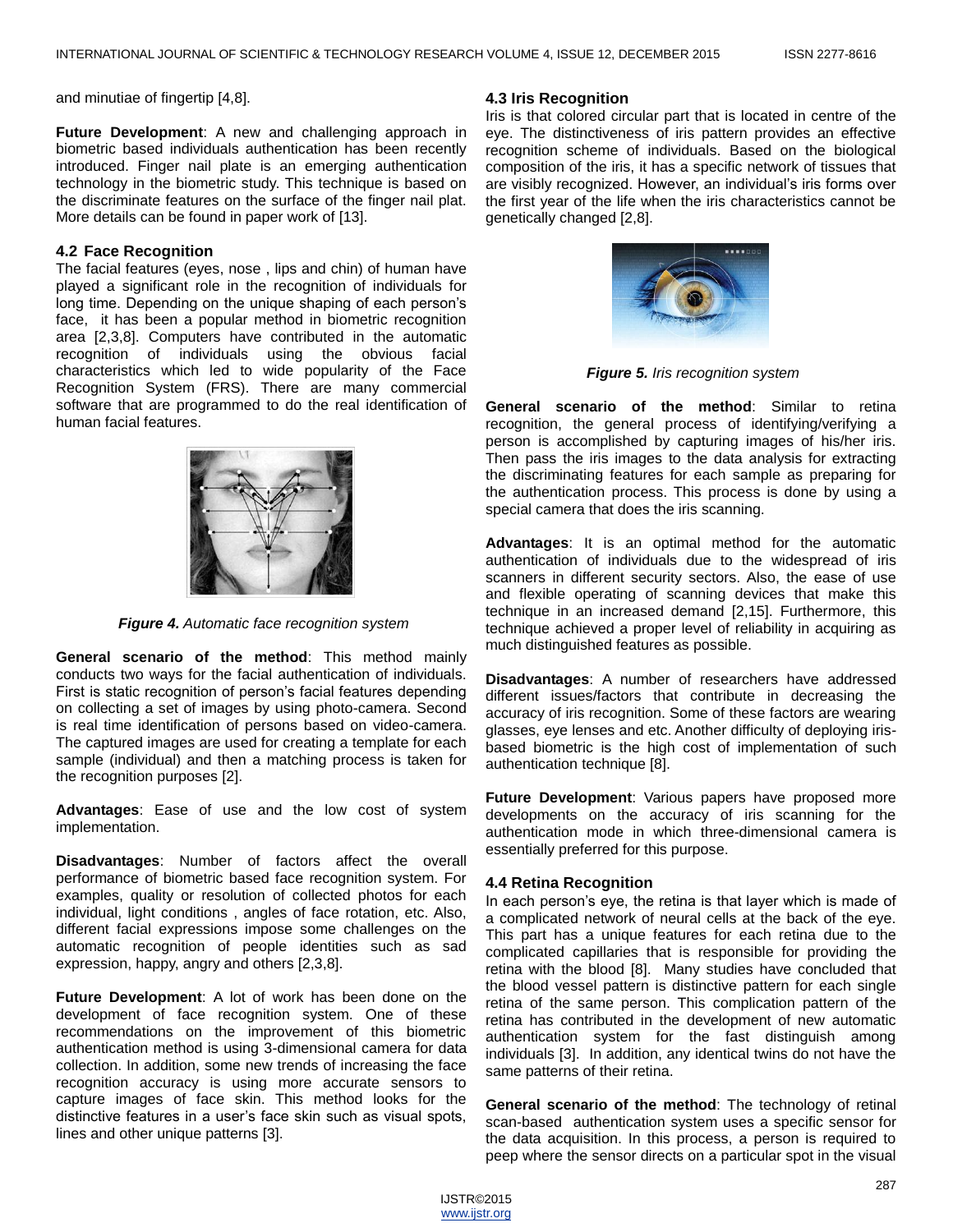field in which the capturing of characteristics of blood vessel pattern is performed [3].

**Advantages**: This biometric authentication technique has obtained a large amount of attention because of the high level of accuracy of samples that can be obtained from the recognition of individuals.

**Disadvantages**: It causes kind of user's discomfort due to the hard efforts by the contributors while capturing their retina vessels. However, retina-scan based biometrics has some medical factors that can affect the accuracy of its authentication process such as high blood pressure[8]. Also, different papers have addressed other conditions that can decrease the performance of retina scanning like wearing glasses, lenses and etc [14].

**Future Development**: A few studies is conducted on the improvements of the blood vessel pattern of the retina for the automatic recognition of the individuals. Such as using a high resolution sensor for capturing more accurate images of blood vessel sample. Also, a new trend in retina recognition tries to provide an efficient implementation of this biometric method in mobile phones [4].

#### **4.5 Hand Geometry Recognition**

Many security systems and applications depend on the recognition of hand geometry as an automated technique for the identification/verification of their legitimate users. This biometric authentication method started taking a wide popularity in various security sectors. It was early installed and used as a biometric method since the late of 60s [2,3,15,16].



*Figure 6. Scanning of hand/palm geometry* 

**General scenario of the method**: The measurements of the hand-geometry is obtained by scanning the hand area using a specific scanner for this purpose. A three-dimensional scanning takes different angles of the hand for better feature extraction in order to composite an accurate sample [2].

**Advantages**: This method has its positive points among other biometric authentication techniques. For example, ease of use and the wide acceptance by participants which make this method more friendly authentication system than other biometric systems.

**Disadvantages**: It requires a special hardware device for scanning the hand geometry. Such scanner needs to be a three-dimensional in order to acquire full information of the palm. In contrast with other devices which take only a few fingers information. Therefore, this method is considered as an expensive biometric authentication system [2]. Furthermore, there are some constraints which may impact the extraction of palm information such as the wearing some jewelries and etc.

Another drawback of hand scanning is the large space which is required for storing the scanned information of palm geometry [8].

**Future Development**: One of the current improvement of hand recognition is working on simplifying the sensor device in order to reduce the overall cost of features extraction of an individual's hand geometry [8].

#### **4.6 Ear Recognition**

Another biometric authentication technique is conducted based on the recognition of the unique shape and appearance of human being ear. Naturally, a person is born with a visual shape of his/her ears. However, human ear is not subject to change while a person's growth and even aging [3,14]. It has a dependable stability which increases its level of security as a proposed method for the security identification/verification of individuals.



*Figure 7. Ear based biometric authentication system*

**General scenario of the method**: Ear recognition has the same scenario of face recognition in terms of ear features extraction and also matching processes. The actual recognition scenario of this approach is using specific measurements of outlook of the ear in which a mathematical model is created for providing a unique template.

**Advantages**: It is more comfortable/friendly method in terms of user contribution than iris and retina recognition.

**Disadvantages**: As like other biometric recognition schemes, ear-based biometric authentication has its own drawbacks. This method has not achieved a remarkable level of security yet. One of the disadvantages of ear recognition is the simple distinguished features of the ear that cannot provide a strong establishment of an individual's identity [3].

**Future Development**: Current efforts of pattern recognition researchers work on the development of ear recognition.

#### **5 CONCLUSION AND FUTURE WORK**

Securing critical and sensitive systems from being illegally accessed by imposters has been a potential research field. Biometric based security authentication obtained considerable attention for its accuracy, reliability, universality and permanence etc. This paper overviewed the most conducted physiological biometric authentication techniques. The focus of this work is to briefly present various physiological biometric security methods. General scenario or mechanism of each technique is introduced. Also, some exposes to their key advantages, disadvantages and future improvements for each security system. A combination of several biometric security systems is highly recommended for best level of reliability and